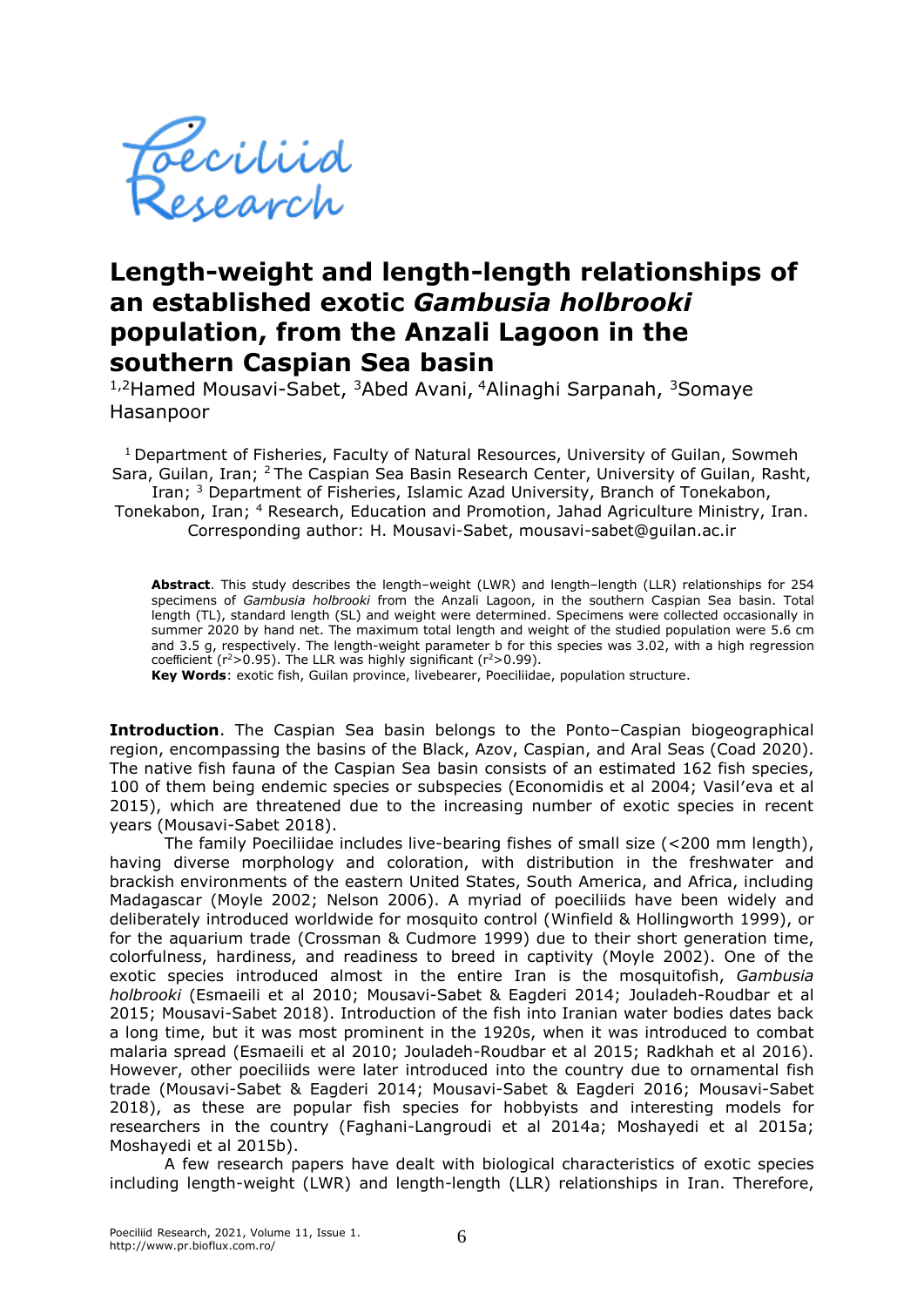the biology of these nonnatives is barely known in the country. Information on LWR of fishes are a useful tool for biologists for assessing fisheries and their proper management due to providing the estimation of biomass from length observations (Mousavi-Sabet et al 2016a; Heidari et al 2018; Alavi-Yeganeh et al 2018). Fish LWRs are useful for converting length observations into weight estimates to provide some measure of biomass (Froese 1998; Froese 2006; Mousavi-Sabet et al 2015; Mousavi-Sabet et al 2016b). This information is necessary for fisheries management in the area, as well as for estimation of the biomass of the fish species (Froese 2006; Mousavi-Sabet et al 2016c). The LLRs are used to convert length measurements from one length-type into another (Froese 1998, 2006; Faghani-Langroudi et al 2014b; Mousavi-Sabet et al 2016d). The general biology including LWR and LLR for exotic/invasive fish species in Iranian inland waters is barely known (Mousavi-Sabet et al 2013a; Mousavi-Sabet et al 2013b; Heidari et al 2018). The specific objectives of this study were to determine LWR and LLRs of the established exotic *Gambusia holbrooki* from the Anzali Lagoon, in the southern Caspian Sea basin, north of Iran.

**Material and Method**. Sampling was carried out by hand net (mesh size: 2 mm) during occasional sampling in the summer of 2020, from the Anzali Lagoon, in the southern Caspian Sea basin, north of Iran (37°27'53.91"N, 49°20'26.23"E) (Figure 1). The collected specimens were preserved in 10% formalin after being anesthetized with 1% clove solution and transferred to laboratory for further processing. Total (TL) and standard (SL) lengths  $(\pm 1.0 \text{ mm})$  and body weight (W)  $(\pm 0.1 \text{ g})$  were recorded for each fish. LWRs were calculated using the formula W=aLb, where W is the total weight (g), L is the TL (cm), and a and b are recreation coefficients (Ricker 1973). For LWR with  $r^2$ <0.95, the regression was repeated after removing outliers (Froese 2006). Additionally, 95% confidence limits (CL) of a and b were estimated. The model fit to the data was measured by the coefficients of the Pearson r-squared  $(r^2)$  test. Outliers observed in the log-log plots of all species were excluded from the regression. The parameters a and b were estimated by linear regression:  $log (W) = log (a) + b log (L)$  (Froese 1998, 2006).



Figure 1. Map of the Iranian portion of the Caspian Sea basin; showing the important rivers system and the Anzali Lagoon (sampling site).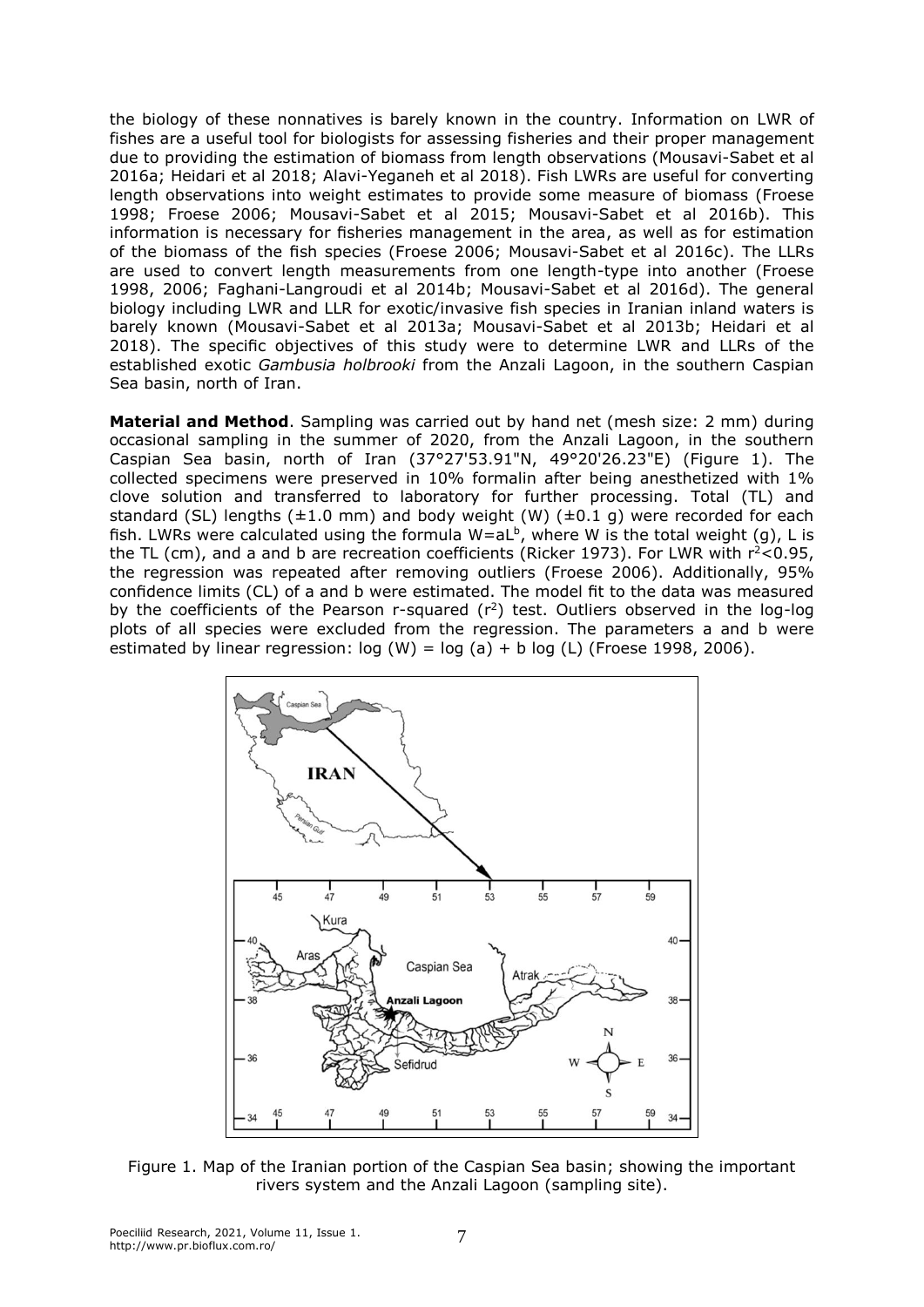**Results and Discussion**. A total of 254 individuals (218 females and 36 males) of *G. holbrooki* were included in this LWR and LLR study. Sample descriptive statistics and estimated parameters of LWR are presented in Table 1. Sample size, TL, W, LWR with 95% confidence intervals of a and b with the respective confidence intervals, and the coefficient of correlation  $(r^2)$  are also presented. The value of parameter b was 3.02 with  $r<sup>2</sup>$  value 0.95. LLRs and the coefficient of determination  $r<sup>2</sup>$  are presented in Table 2. In this study, LLR was found to be highly correlated ( $r^2$ >0.99; p<0.02).

Table 1

Descriptive statistics and parameters of length-weight relationships for *Gambusia holbrooki* determined from samples collected in the Anzali Lagoon, the Caspian Sea basin, Iran

| <b>Species</b> | Length<br>(cm | Weight<br>(a)                   |  |                   | 95% CL a 95% CL b | r <sup>2</sup> |
|----------------|---------------|---------------------------------|--|-------------------|-------------------|----------------|
| G. holbrooki   |               | 254 2.2-5.6 0.3-3.5 0.0006 3.02 |  | 0.0011-<br>0.0198 | 2.94-3.59 0.95    |                |

Note: n - sample size; a - intercept; b - slope; CL - confidence limits;  $r^2$  - coefficient of determination.

Table 2

Length-length relationship for *Gambusia holbrooki* determined from samples collected in the Anzali Lagoon, the Caspian Sea basin, Iran

| Species          | $\sim$ m | $\sim$ |     | Equation                                                                                             | n    |
|------------------|----------|--------|-----|------------------------------------------------------------------------------------------------------|------|
| holbrooki<br>ίт. | 2-5.6    |        | 254 | 16+0.889SL<br>$=$                                                                                    | 0.99 |
| Note: TI         |          |        |     | $t$ at all constant $\Omega$ at a standard legative process constants and constant and determination |      |

Note: TL - total length; SL - standard length; n - sample size;  $r^2$  - coefficient of determination.

The parameter b of the studied species was 3.02*.* According to Bagenal & Tesch (1978), the range of b could be from 2 to 4, and b=3 in fish with isometric growth. This study is the first report on LWR and LLR for *G. holbrooki* from the Anzali Lagoon in the Caspian Sea basin and can serve as a baseline for future studies.

There are some differences in the functional regression b value in available data on LWR for *G. holbrooki* from different countries (Table 3).

Table 3

Length-weight relationships for different populations of *Gambusia holbrooki*

| n     | Sex     | Length (cm)<br>/Length type | a        | b    | r <sup>2</sup> | Country    | Reference                        |
|-------|---------|-----------------------------|----------|------|----------------|------------|----------------------------------|
| 35    | mixed   | $2.4 - 4.1$ TL              | 0.0114   | 3.05 | 0.876          | Iran       | Esmaeili & Ebrahimi (2006)       |
| 50    | mixed   | $2.3 - 3.7$ TL              | 0.000008 | 3.09 | 0.96           | Iran       | Eagderi & Radkhah (2015)         |
| 25    | mixed   | $1.6 - 3.1$ TL              | 0.00001  | 2.99 | 0.98           | Iran       | Eagderi & Radkhah (2015)         |
| 43    | mixed   | $2.6 - 5.5$ TL              | 0.000007 | 3.76 | 0.96           | Iran       | Eagderi & Radkhah (2015)         |
| 119   | mixed   | $2.4 - 5.8$ TL              | 0.0008   | 3.05 | 0.85           | Iran       | Mousavi-Sabet & Salehi<br>(2018) |
| 2338  | female  | $1.8 - 5.9$ TL              | 0.007    | 3.27 | 0.966          | Spain      | Moreno-Valcárcel et al<br>(2012) |
| 1172  | male    | $1.8 - 4.1$ TL              | 0.007    | 3.12 | 0.887          | Spain      | Moreno-Valcárcel et al<br>(2012) |
| 119   | unsexed | $2.2 - 5.7$ FL              | 0.0044   | 3.81 | 0.945          | Spain      | Andreu-Soler et al (2006)        |
| 57    | unsexed | $2 - 5.7$ FL                | 0.00523  | 3.59 | 0.939          | Spain      | Andreu-Soler et al (2006)        |
| 60    | unsexed | 1.9-4.9 FL                  | 0.00779  | 3.37 | 0.861          | Spain      | Andreu-Soler et al (2006)        |
| 19    | unsexed | $2 - 4.4$ TL                | 0.0064   | 3.49 | 0.948          | Turkey     | Tarkan et al (2006)              |
| 15    | unsexed | $3.2 - 4.7$ TL              | 0.0087   | 3.42 | 0.97           | Turkev     | Tarkan et al (2006)              |
| 6799  | female  | $0.7 - 3.9$ SL              | 0.0195   | 3.02 | 0.806          | <b>USA</b> | Klassen et al (2014)             |
| 1181  | male    | $0.9 - 3.1$ SL              | 0.0145   | 3.22 | 0.809          | <b>USA</b> | Klassen et al (2014)             |
| 18951 | mixed   | $0.7 - 4.7$ SL              | 0.0172   | 3.02 | 0.894          | <b>USA</b> | Klassen et al (2014)             |
| 254   | mixed   | $2.2 - 5.6$                 | 0.0006   | 3.02 | 0.95           | Iran       | Present study                    |

Note: TL - total length; SL - standard length; FL - fork length;  $a$  - intercept;  $b$  - slope;  $r^2$  - coefficient of determination.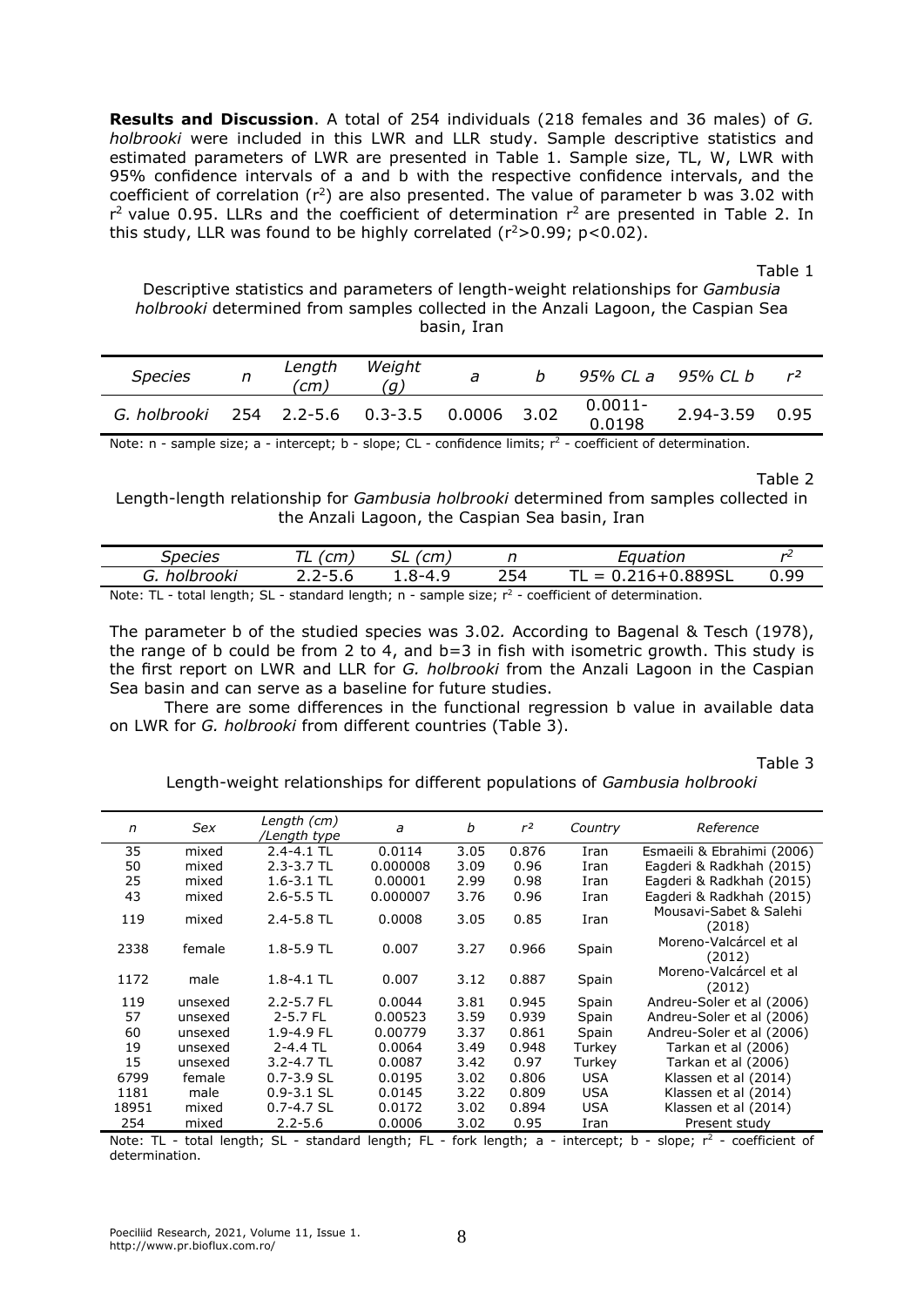It is well known that the functional regression b value represents the body form of fish (Ricker 1973; Kalayci et al 2007; Mousavi-Sabet et al 2014; Mousavi-Sabet et al 2017a; Mousavi-Sabet et al 2017b), and it is affected by a number of factors such as gonad maturity, sex, diet, stomach fullness, health, age, fishing time as well as the area and fishing vessels (Wootton 1998); however, these factors were not considered in the present study.

**Conclusions**. The present study presented basic information on LWR and LLR for an established population of the exotic *G. holbrooki* in Iran, which would be useful for fish biologists to control exotic species in the region. The narrow sample size or the length range possibly affected the b value of the study. Thus, differences in LWRs between this and other studies could be potentially attributed to the combination of one or more of the factors given above.

**Acknowledgements**. We would like to thank Hojat Emamdoust for helping with the fish collection in the Anzali Lagoon and the University of Guilan for financial support.

**Conflict of Interest**. The authors declare that there is no conflict of interest.

## **References**

- Alavi-Yeganeh M. S., Sharifiniya M., Ghasemzadeh J., Amoeii M., Mousavi-Sabet H., 2018 Length-weight and length-length relationships of three blenny species from the Persian Gulf and the Gulf of Oman. Journal of Applied Ichthyology 34:1238-1240.
- Andreu-Soler A., Oliva-Paterna F. J., Torralva M., 2006 A review of length-weight relationships of fish from the Segura River basin (SE Iberian Peninsula). Journal of Applied Ichthyology 22:295-296.
- Bagenal T. B., Tesch F. W., 1978 Age and growth. In: Methods for assessment of fish production in fresh waters. 3<sup>rd</sup> edition, IBP Handbook No. 3, Blackwell Science Publications, Oxford, 365 p.
- Crosmann E. J., Cudmore B. C., 1999 Summary of North American fish introductions through the aquarium/horticulture trade. In: Nonindigenous freshwater organisms: vectors, biology and impacts. Claudi R., Leach J. H. (eds), Lewis Publishers, Boca Raton, Florida, USA, pp. 129-133.
- Eagderi S., Radkhah A., 2015 Length-weight relationship and condition factor of Mosquitofish (*Gambusia holbrooki*) in three inland basins of Iran. Poec Res 5(1):39- 43.
- Economidis P., Economou A., Harrison I., Madurelli T., Miller P. J., Pinchuck V. I., Vasil'eva E., Vasil'ev V., 2004 The freshwater fishes of Europe. V. 8/II. Gobiidae 2. Miller P. J. (ed), Wiebelsheim, AULA‐Verlag, Germany, 450 p.
- Esmaeili H. R., Ebrahimi M., 2006 Length-weight relationships of some freshwater fishes of Iran. Journal of Applied Ichthyology 22:328-329.
- Esmaeili H. R., Gholamifard A., Teimori A., Baghbani S., Coad B. W., 2010 *Xiphophorus hellerii* Heckel, 1848 (Cyprinodontiformes, Poeciliidae), a newly introduced fish recorded from natural freshwaters of Iran. Journal of Applied Ichthyology 26:937- 939.
- Faghani-Langroudi H. F., Esmailpour-Chokami H., Eslamkhah-Taghizad M. M., Rohani-Rad M., Mousavi-Sabet H., 2014b Length-weight and length-length relationships of *Cyprinion macrostomum* from the Tigris River drainage. AACL Bioflux 7(4):235-240.
- Faghani-Langroudi H., Esmailpour-Chokami H., Rohani-Rad M., Mousavi-Sabet H., 2014a Sex reversal, mortality rate and growth performance of platy *Xiphophorus variatus*  (Poeciliidae) treated by methyltestosterone. Poec Res 4(1):6-12.
- Froese R., 1998 Length-weight relationships for 18 less-studied species. Journal of Applied Ichthyology 14:117-118.
- Froese R., 2006 Cube law, condition factor and weight-length relationships: history, meta-analysis and recommendations. Journal of Applied Ichthyology 22:241-253.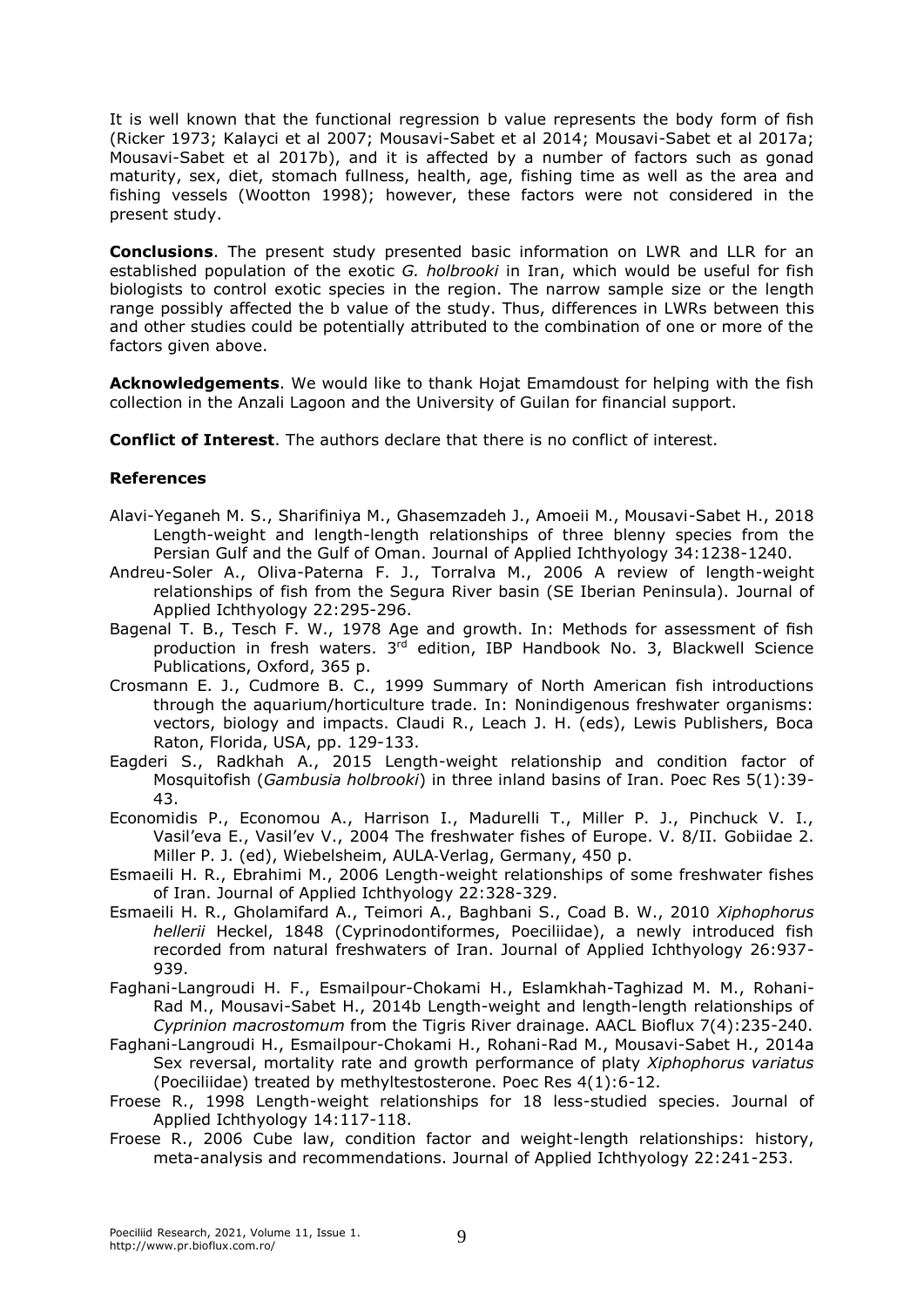Heidari A., Mousavi-Sabet H., Sattari M., Alavi-Yeganeh M. S., Abbasi K., 2018 Lengthweight and length-length relationships for two gobiids from the Anzali Wetland, in the southern Caspian Sea basin. Journal of Applied Ichthyology 34:1042-1044.

- Jouladeh-Roudbar A., Vatandoust S., Eagderi S., Jafari-Kenari S., Mousavi-Sabet H., 2015 Freshwater fishes of Iran; an updated checklist. AACL Bioflux 8(6):855-909.
- Kalayci F., Samsun N., Bilgin S., Samsun O., 2007 Length-weight relationship of 10 fish species caught by bottom trawl and midwater trawl from the Middle Black Sea, Turkey. Turkish Journal of Fisheries and Aquatic Science 7:33-36.

Klassen J. A., Gawlik D. E., Botson B. A., 2014 Length-weight and length-length relationships for common fish and crayfish species in the Everglades, Florida, USA. Journal of Applied Ichthyology 30(3):564-566.

- Moreno-Valcárcel R., Oliva-Paterna F. J., Arribas C., Fernández-Delgado C., 2012 Lengthweight relationships for 13 fish species collected in the Doñana marshlands (Guadalquivir estuary, SW Spain). Journal of Applied Ichthyology 28:663-664.
- Moshayedi F., Eagderi S., Jalili P., Mousavi-Sabet H., 2015a Allometric growth pattern and morphological development of sailfin molly *Poecilia latipinna*  (Cyprinodontiformes, Poeciliidae) during early development. Poec Res 5(1):1-7.
- Moshayedi F., Eagderi S., Parsazade F., Azimi H., Mousavi-Sabet H., 2015b Allometric growth pattern of the swordtail - *Xiphophorus helleri* (Cyprinodontiformes, Poeciliidae) during early development. Poec Res 5(1):18-23.
- Mousavi-Sabet H., 2018 Range extension of an exotic sailfin molly *Poecilia latipinna* (Lesueur, 1821) in Iran. Poec Res 8(1):18-23.
- Mousavi-Sabet H., Abdollahpour S., Salehi-Farsani A., Vatandoust S., Langroudi H. F., Jamalzade H. R., Nasrollahzadeh A., 2013b Length-weight and length-length relationships and condition factor of *Alburnus mossulensis* from the Persian Gulf basin. AACL Bioflux 6(4):297-302.
- Mousavi-Sabet H., Eagderi S., 2014 First record of *Poecilia reticulata* Peters, 1859 (Cyprinodontiformes, Poeciliidae) from natural freshwaters of Iran. Poec Res 4(1):19-23.
- Mousavi-Sabet H., Eagderi S., 2016 First record of the convict cichlid, *Amatitlania nigrofasciata* (Günther, 1867) (Teleostei: Cichlidae) from the Namak Lake basin, Iran. Iranian Journal of Ichthyology 3(1):25-30.
- Mousavi-Sabet H., Habibi A., Bagherpur O., 2013a Studies on length-weight and lengthlength relationships, relative condition factor and Fulton's condition factor of *Hemiculter leucisculus* (Pisces: Cyprinidae) from the southwestern Caspian Sea Basin. Our Nature 11(1):25-30.
- Mousavi-Sabet H., Heidari A., Fekrandish H., 2015 Population structure, length-weight and length-length relationships of six populations of the bartail flathead *Platycephalus indicus* (Scorpaeniformes: Platycephalidae) along the Persian Gulf coastal waters. Journal of Threatened Taxa 7(1):6810-6814.
- Mousavi-Sabet H., Heidari A., Mohamadi-Darestani M., Mansouri-Chorehi M., Ghasemzadeh K., 2016b Length-weight relationships and condition factors of two fish species from the southern Caspian Sea basin: *Alburnoides samiii* Mousavi-Sabet, Vatandoust & Doadrio, 2015 and *Ponticola iranicus* Vasil′eva, Mousavi-Sabet & Vasil′ev, 2015. Journal of Applied Ichthyology 32:751-752.
- Mousavi-Sabet H., Heidari A., Paknejad S., 2016d Length-weight and length-length relationships of the genus *Alosa* (Clupeoidei: Clupeiformes: Clupeidae) along the southern Caspian Sea coast. Journal of Applied Ichthyology 32:129-130.
- Mousavi-Sabet H., Heidari A., Vatandoust S., 2017a Length-weight and length-length relationships for nine species of the genus *Paracobits* (Nemacheiliidae) in Iran. Journal of Applied Ichthyology 33:617-619.
- Mousavi-Sabet H., Heidari A., Vatandoust S., 2017b Length-weight and length-length relationships for 11 species of the genus *Alburnoides* Jeiteles, 1861 (Cyprinidae) from Iran. Journal of Applied Ichthyology 33:609-612.
- Mousavi-Sabet H., Heidari K., Abbasi S., Vatandoust S., 2016a Length-weight relationships of six species of the genera *Cobits* and *Sabanejewia* (Cobitidae) in Iranian river systems. Journal of Applied Ichthyology 32:1310-1312.